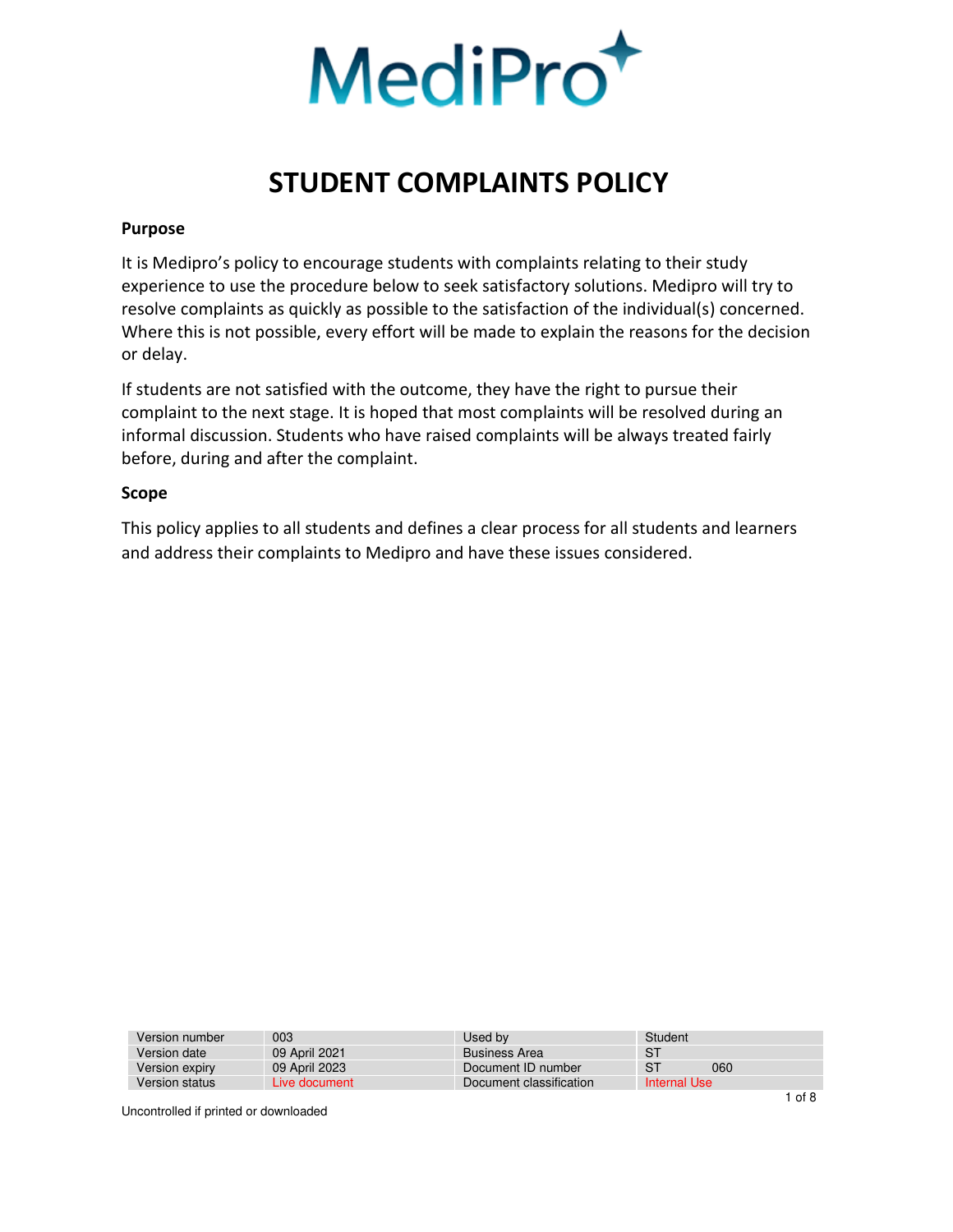

#### **Contents**

| Purpose                     |   |
|-----------------------------|---|
| Scope                       |   |
| <b>Definition</b>           | 3 |
| <b>Process</b>              | 4 |
| Investigating a Complaint   | 5 |
| <b>Vexatious Complaints</b> | 5 |
| <b>Further Action</b>       | 6 |

| 003           | Used by                 | Student        |     |              |
|---------------|-------------------------|----------------|-----|--------------|
| 09 April 2021 | <b>Business Area</b>    | S <sub>1</sub> |     |              |
| 09 April 2023 | Document ID number      | S <sup>T</sup> | 060 |              |
| Live document | Document classification |                |     |              |
|               |                         |                |     | Internal Use |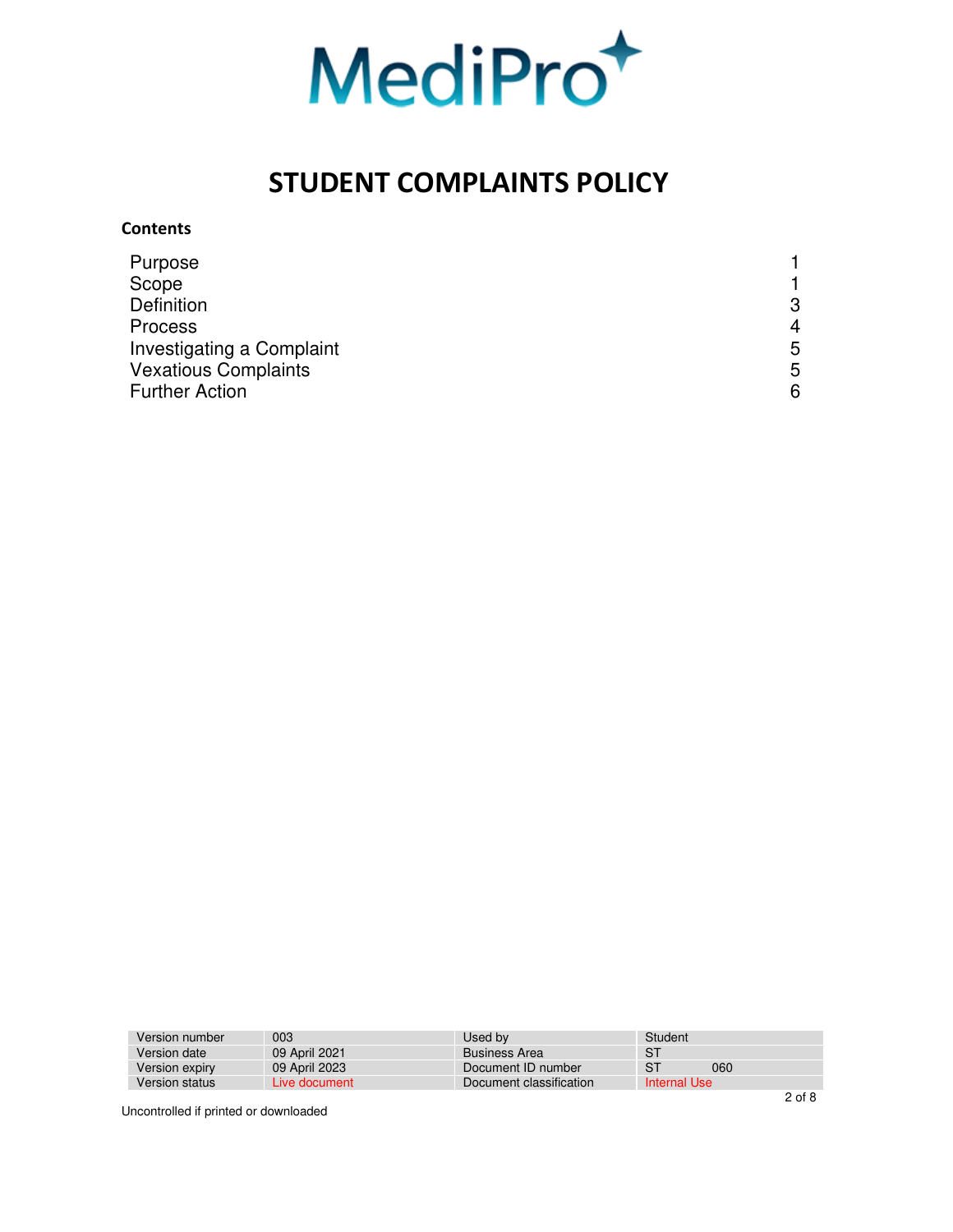

### <span id="page-2-0"></span>**Definition**

A complaint is defined as follows, an expression of dissatisfaction from you about:

- our qualifications;
- our standard of service;
- our actions or lack of action;
- or the complaints handling process.

We are committed to providing a service to a high standard. However, if we fall short of your expectations or our own standards, we want to give the opportunity for those affected to provide feedback so we can put things right.

We encourage our students to contact us if they feel that any aspect of our qualifications, assessment arrangements, instruction or support materials may have discriminated users with a particular protected characteristic, those being:

- Age
- Disability
- Gender reassignment
- Marriage and civil partnership
- Pregnancy and maternity
- Race
- Religion or belief
- Sex
- Sexual orientation

We will investigate complaints quickly, fairly, consistently, politely and, where necessary, confidentially. All complaints are allocated the appropriate resource and a response provided in the right way. For example, by giving you an explanation or an apology where we have got things wrong, and letting you know what action we've taken.

We regularly review complaints and feedback that we receive to learn from any errors made and to improve our service.

| Version number | 003           | Used by                 | Student      |
|----------------|---------------|-------------------------|--------------|
| Version date   | 09 April 2021 | <b>Business Area</b>    | S1           |
| Version expiry | 09 April 2023 | Document ID number      | -S1<br>060   |
| Version status | Live document | Document classification | Internal Use |
|                |               |                         |              |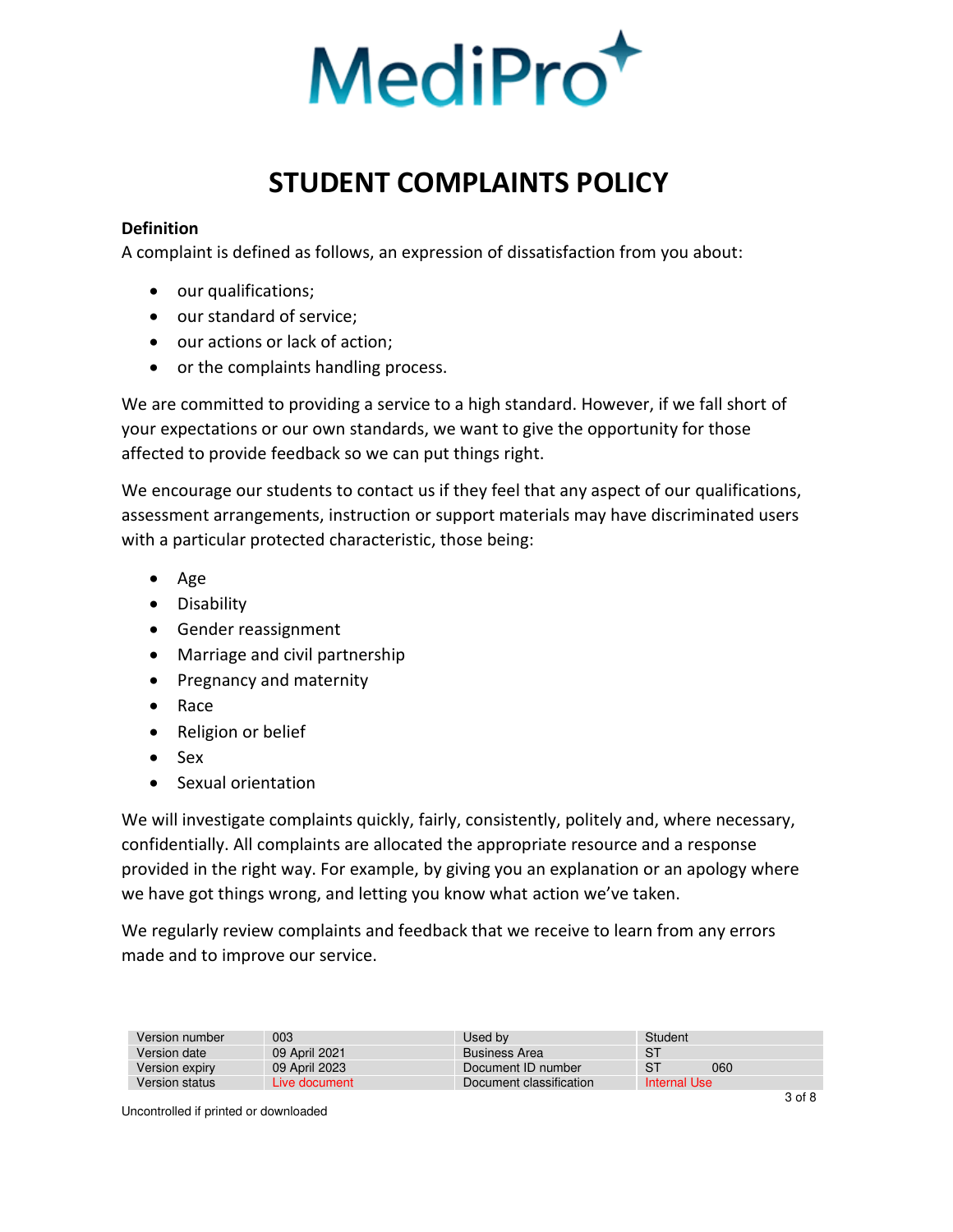

#### **Process**

#### Informal

Any student who wishes to raise a complaint should first discuss the issue with their tutor. This provides an opportunity for issues to be resolved without recourse to the formal procedure. If the individual feels unable to raise the issue with their tutor, they should speak to another tutor or member of staff. Should the matter not be resolved informally, or where the issue is felt to be more serious (complaints concerning discrimination, bullying or harassment), then the student has the right to raise the matter formally.

#### Formal

Formal complaints can be submitted in writing addressed to the Head of Education using the contact details below, by letter or email.

MediPro Limited, Viking House, Falcon Court, Preston Farm Industrial Estate, Stockton-on-Tees, TS18 3TS.

#### [contact@medipro.co.uk](mailto:contact@medipro.co.uk)

When submitting complaint please include the following information:

- Your name, address and contact details.
- Full details of your complaint.
- Any information or evidence to consider.
- The outcome you would like to resolve the issue.

Once you have exhausted this process, If you feel that Medipro has not investigated the complaint fully or correctly, you can raise a complaint directly with the awarding body for the qualification you are studying for.

| 003           | Used by                 | Student |     |              |
|---------------|-------------------------|---------|-----|--------------|
| 09 April 2021 | <b>Business Area</b>    | S1      |     |              |
| 09 April 2023 | Document ID number      | S1      | 060 |              |
| Live document | Document classification |         |     |              |
|               |                         |         |     | Internal Use |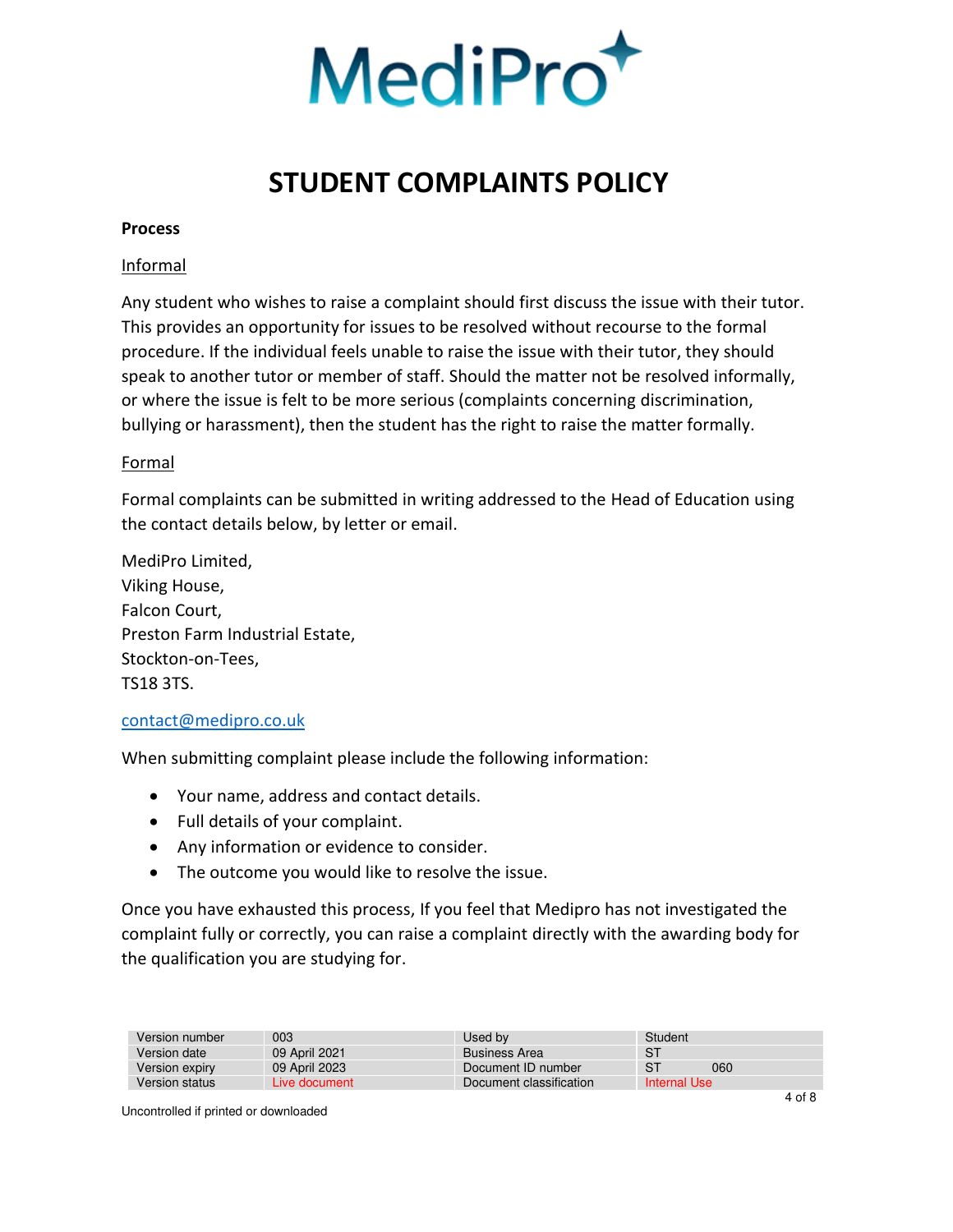

If a complaint involves an allegation of malpractice or maladministration, please refer to the Quality Assurance Policy (ST056).

We will investigate complaints from anonymous sources only where there is sufficient detail provided to identify the issue/concern, individual or placement involved, and the qualification(s) implicated in the complaint.

Medipro is registered with the Information Commissioners Office and handles all data in accordance with the required procedures of GDPR.

### <span id="page-4-0"></span>**Investigating a Complaint**

The Head of Education will allocate a member of staff not involved in the complaint to investigate. All complaints will be acknowledged within 5 working days and you will be informed of the name of the person who is investigating your complaint.

We aim to resolve complaints within a reasonable amount of time and, should the issue be complex, inform you if resolution is delayed beyond a reasonable amount of time.

Once we have completed our investigation, we will provide a response that explains what went wrong, why it went wrong and what action will be taken to resolve the situation.

If you are not satisfied with the response you receive to your complaint, you can request a review of it within 20 working days of the date of our decision letter. In this circumstance, the request will be referred to the Managing Director who will either allocate a member of Senior Management Team not involved in the original complaint or its response to complete the review or may undertake the review himself/herself.

However, we will only carry out a review if you provide clear reasons for making your request and set out the areas of concern. Your reasons must relate only to the way that we have or have not investigated your complaint and not the detail of the complaint itself.

If as a result of the complaint, we identify a failure in any of our services, policies and procedures we will take all reasonable steps to:

• Identify other courses/tutors who have been affected by the failure.

| 003           | Used by                 | Student          |
|---------------|-------------------------|------------------|
| 09 April 2021 | <b>Business Area</b>    | S <sub>1</sub>   |
| 09 April 2023 | Document ID number      | <b>ST</b><br>060 |
| Live document | Document classification | Internal Use     |
|               |                         |                  |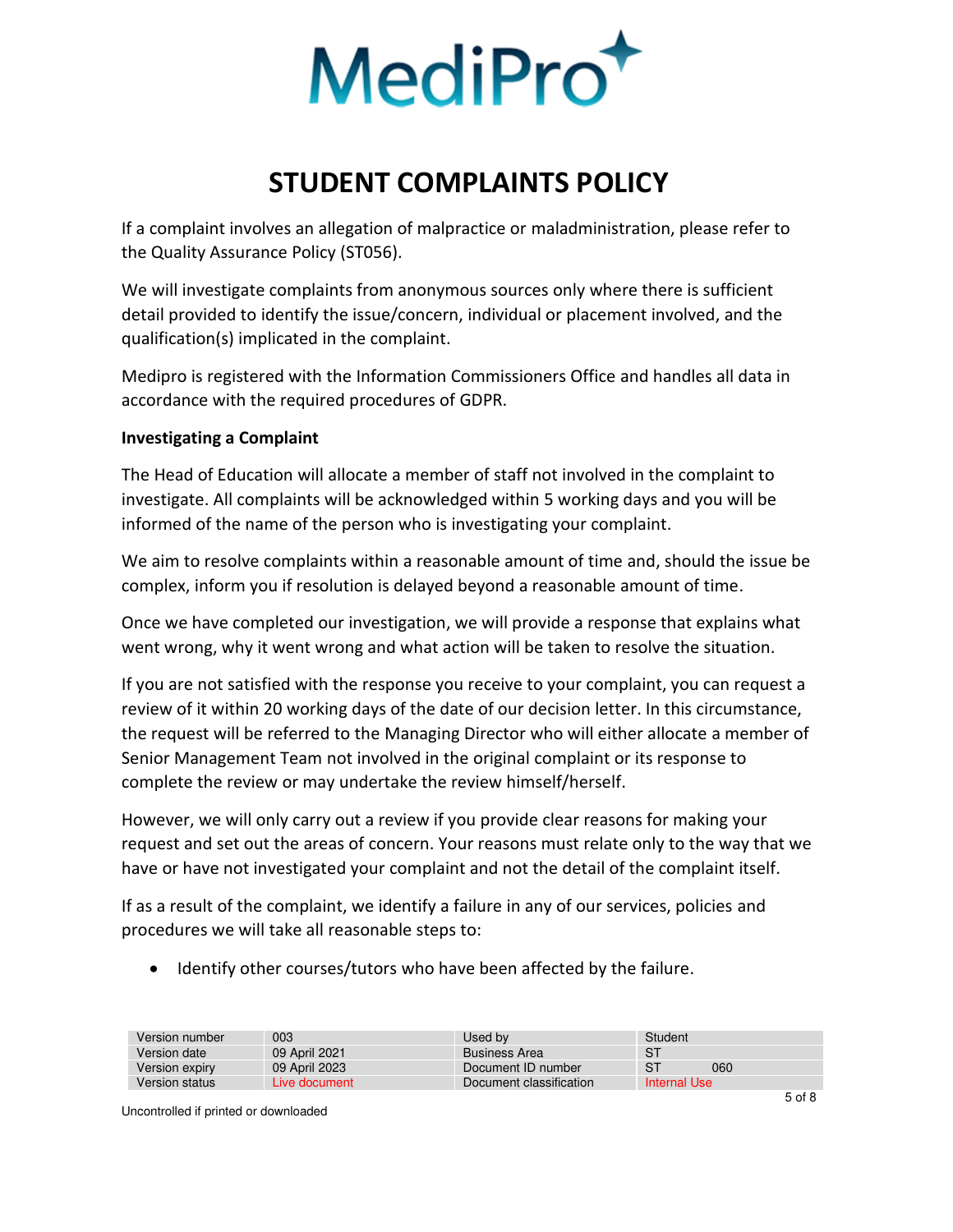

- Correct the failure or, where it cannot be corrected, mitigate as far as possible the effect of the failure.
- Put arrangements in place to ensure that the failure does not recur in the future.
- Put arrangements in place to notify all relevant stakeholders of any changes that affect them.

### <span id="page-5-0"></span>**Vexatious Complaints**

Whilst we understand that making a formal complaint can, in some cases, be raised because of emotive circumstances, Medipro staff will not engage with abusive complainants or persistent and repeated contacts from complainants. This type of contact reduces the time that we can dedicate to carrying out investigations into complaints.

Where a complainant becomes abusive in the manner in which he/she corresponds with Medipro, or repeatedly contacts with no new evidence or information, this will be classed as vexatious behaviour.

We consider the following forms of behaviour as being vexatious:

- A complainant being abusive or threatening, or making unreasonable demands either during a telephone conversation, face to face meeting or in written correspondence.
- A complainant repeatedly contacting us via telephone or email in a given working day without offering new evidence or information.
- Making accusatory remarks about us or a member of staff investigating the complaint.

### <span id="page-5-1"></span>**Further Action**

If your complaint relates to a qualification regulated by Ofqual, you may complain directly to Ofqual if you have exhausted our complaints policy. The following link will provide further information on how you may do this:

<https://www.gov.uk/government/organisations/ofqual/about/complaints-procedure>

If your complaint relates to a qualification regulated by Qualifications Wales, you may complain directly to Qualifications Wales if you have exhausted our complaints policy. The

| -S1<br>09 April 2021<br>Version date<br><b>Business Area</b>                   |  |
|--------------------------------------------------------------------------------|--|
|                                                                                |  |
| S <sub>1</sub><br>060<br>09 April 2023<br>Version expiry<br>Document ID number |  |
| Internal Use<br>Version status<br>Document classification<br>Live document     |  |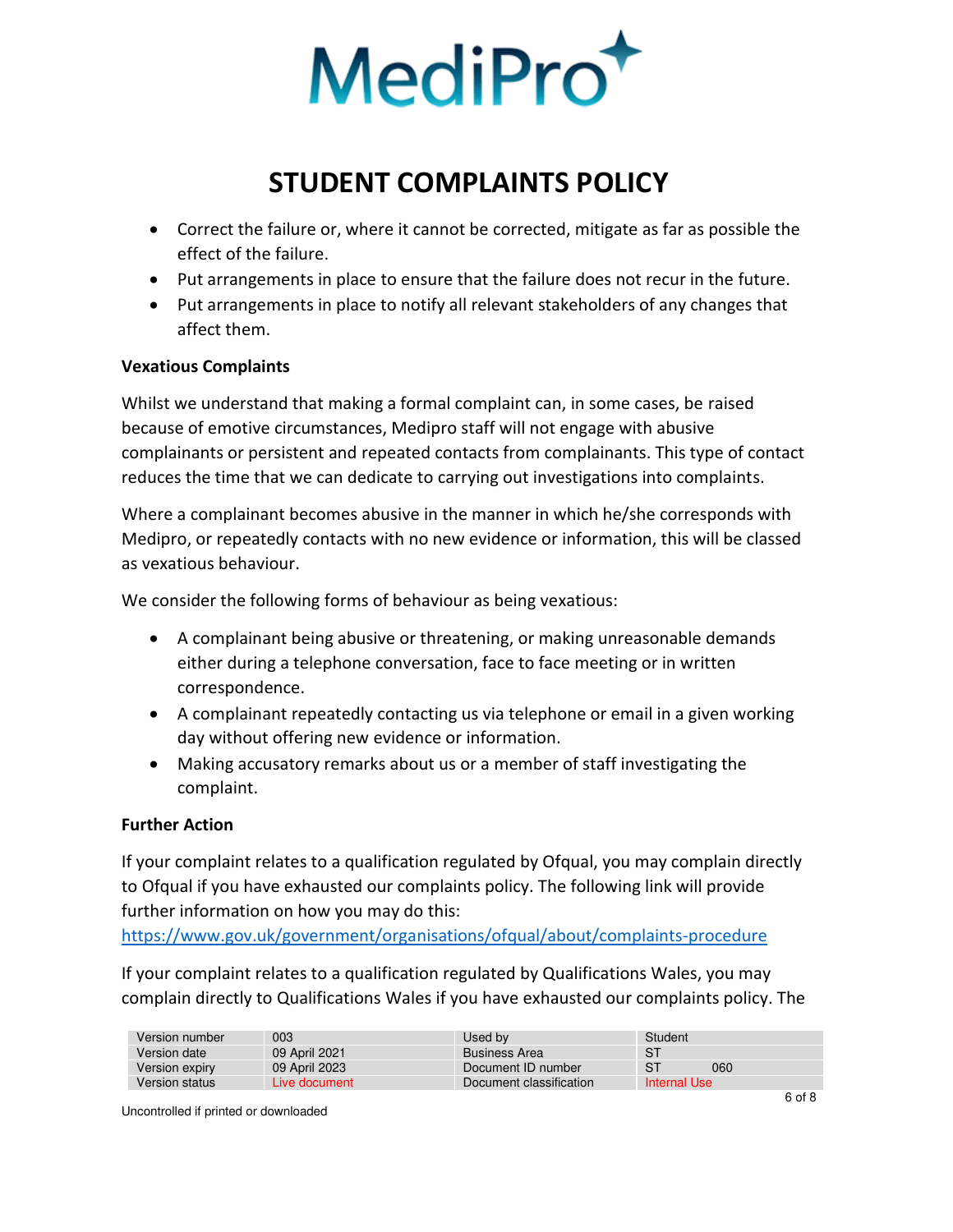

following link will provide further information on how you may do this: <http://qualificationswales.org/regulation/complaints/?lang=en&>

If your complaint relates to a qualification regulated by CCEA Regulations you may complain directly to CCEA Regulation if you have exhausted our complaints policy. CCEA can be contacted by email at: [ccearegulation@ccea.org.uk](mailto:ccearegulation@ccea.org.uk)

| Version number | 003           | Used by                 | Student               |
|----------------|---------------|-------------------------|-----------------------|
| Version date   | 09 April 2021 | <b>Business Area</b>    | -S1                   |
| Version expiry | 09 April 2023 | Document ID number      | S <sub>1</sub><br>060 |
| Version status | Live document | Document classification | Internal Use          |
|                |               |                         |                       |